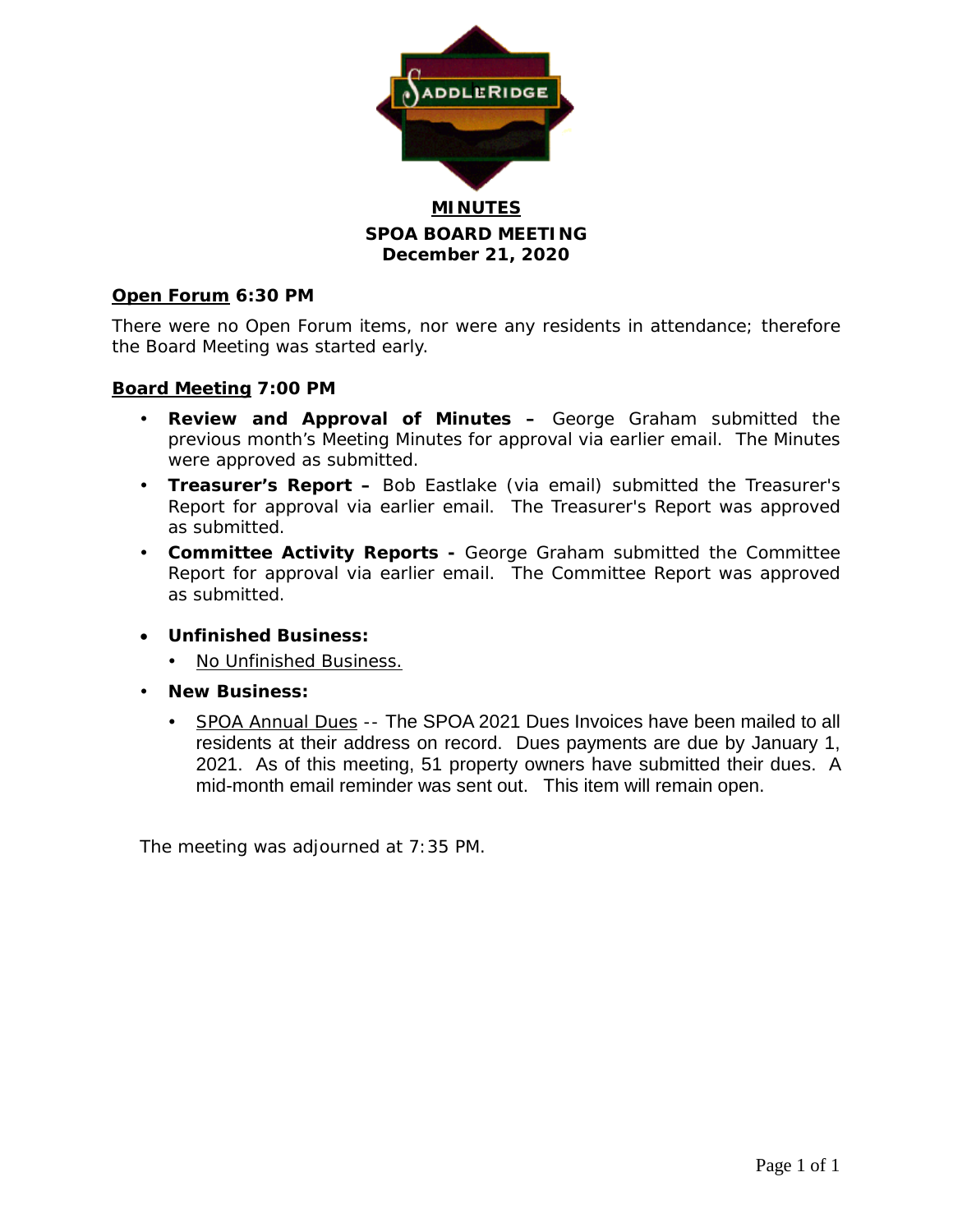# SPOA 12/02/20 **Balance Sheet**

| As of November 30, 2020 |  |
|-------------------------|--|
|-------------------------|--|

|                                           | Nov 30, 20  | Nov 30, 19  | \$ Change |
|-------------------------------------------|-------------|-------------|-----------|
| <b>ASSETS</b>                             |             |             |           |
| <b>Current Assets</b>                     |             |             |           |
| <b>Checking/Savings</b>                   |             |             |           |
| <b>Broadway Bank CD 7439</b>              | 51,322.34   | 51,322.34   | 0.00      |
| <b>Broadway Bank CD 7440</b>              | 25,138.63   | 25,138.63   | 0.00      |
| <b>Ozona Checking</b>                     | 20,894.91   | 14,117.69   | 6,777.22  |
| <b>Ozona Money Market</b>                 | 16,722.69   | 16,709.12   | 13.57     |
| <b>Total Checking/Savings</b>             | 114.078.57  | 107,287.78  | 6.790.79  |
| <b>Accounts Receivable</b>                |             |             |           |
| <b>Accounts Receivable</b>                | $-588.59$   | $-494.59$   | $-94.00$  |
| <b>Total Accounts Receivable</b>          | $-588.59$   | -494.59     | $-94.00$  |
| <b>Total Current Assets</b>               | 113.489.98  | 106.793.19  | 6.696.79  |
| <b>Other Assets</b>                       |             |             |           |
| <b>Saddleridge Property</b>               | 80.500.00   | 80.500.00   | 0.00      |
| <b>Total Other Assets</b>                 | 80,500.00   | 80,500.00   | 0.00      |
| <b>TOTAL ASSETS</b>                       | 193,989.98  | 187,293.19  | 6,696.79  |
| <b>LIABILITIES &amp; EQUITY</b><br>Equity |             |             |           |
| <b>Opening Balance Equity</b>             | 110,823.40  | 110.823.40  | 0.00      |
| <b>Retained Earnings</b>                  | 88.668.08   | 84.612.19   | 4.055.89  |
| <b>Net Income</b>                         | $-5,501.50$ | $-8,142.40$ | 2.640.90  |
| <b>Total Equity</b>                       | 193,989.98  | 187,293.19  | 6,696.79  |
| TOTAL LIABILITIES & EQUITY                | 193,989.98  | 187,293.19  | 6,696.79  |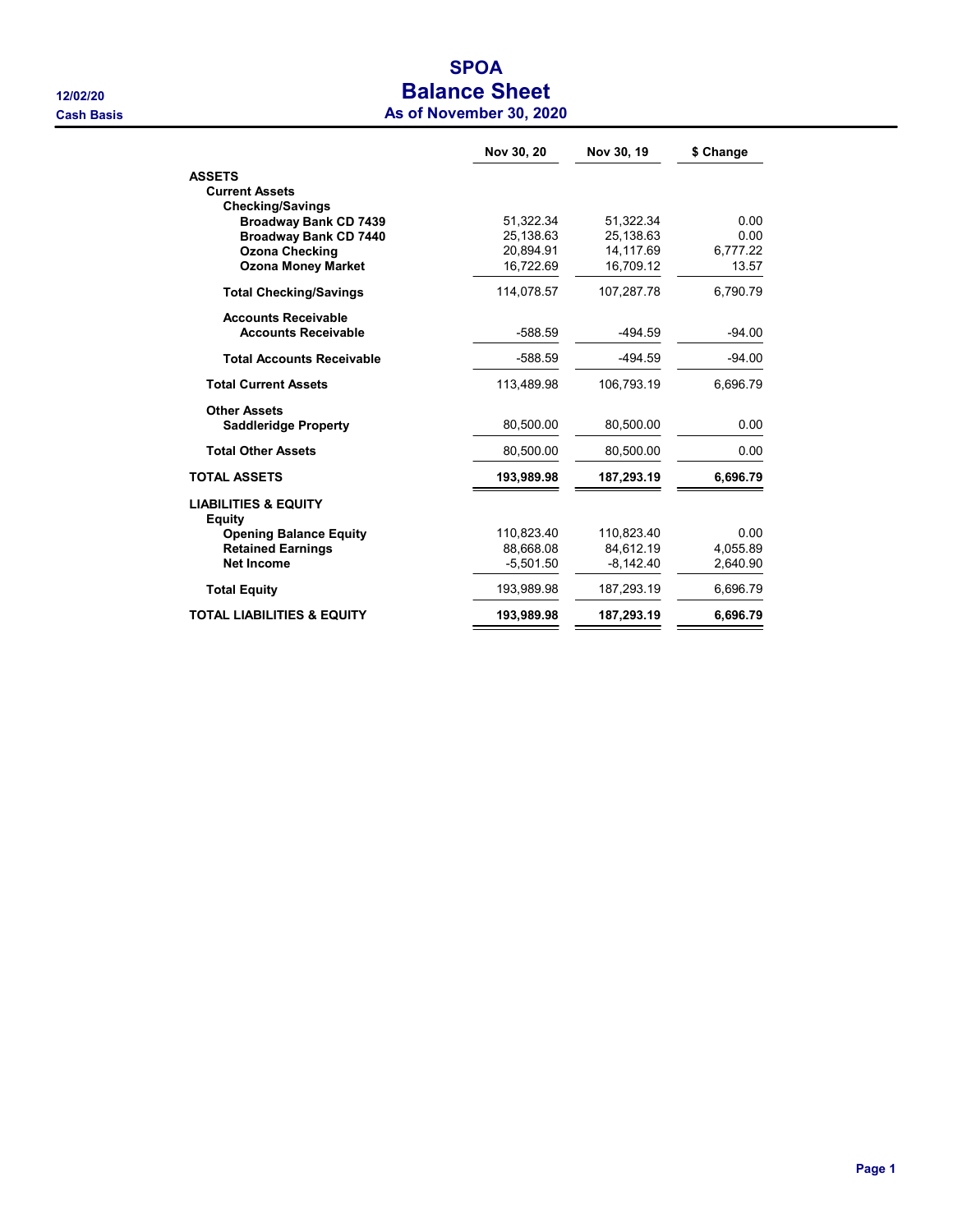## 5:25 PM Saddleridge Property Owners Association 12/02/20 **Profit & Loss Budget vs. Actual**

Cash Basis January through November 2020

|                                            | Jan - Nov 20 | <b>Budget</b> |
|--------------------------------------------|--------------|---------------|
| <b>Ordinary Income/Expense</b>             |              |               |
| <b>Income</b>                              |              |               |
| <b>Clubhouse Usage Fee</b>                 | 150.00       | 275.00        |
| <b>HOA Dues Collected</b>                  | 7,296.00     | 19,968.00     |
| <b>Interest Assessed Fees</b>              | 65.78        | 20.25         |
| <b>Interest Income</b>                     | 24.07        | 188.16        |
| <b>Resale Cert. Fee</b>                    | 550.00       | 400.00        |
| <b>Transfer Fees</b>                       | 500.00       | 300.00        |
| <b>Uncategorized Income</b>                | 0.00         | 0.00          |
| <b>Total Income</b>                        | 8,585.85     | 21,151.41     |
| <b>Expense</b>                             |              |               |
| Accounting                                 |              |               |
| <b>Accounting-Bookkeeper</b>               | 2,067.20     | 2,035.00      |
| <b>Total Accounting</b>                    | 2,067.20     | 2,035.00      |
| <b>Annual Septic Contract</b>              | 0.00         | 245.00        |
| <b>Bank Charges</b>                        |              |               |
| <b>Check Printing</b>                      | 0.00         | 100.24        |
| <b>Safe Deposit Box</b>                    | 40.00        | 40.00         |
| <b>Service Charges</b>                     | 0.00         | 15.00         |
| <b>Total Bank Charges</b>                  | 40.00        | 155.24        |
| <b>Clubhouse Expenses</b>                  |              |               |
| Cleaning                                   | 150.00       | 200.00        |
| <b>Furnishings</b>                         | 0.00         | 923.48        |
| <b>Heating and AC</b>                      | 215.00       |               |
| <b>Insurance</b>                           | 373.10       | 373.10        |
| <b>Pest Control</b>                        | 292.28       | 308.52        |
| <b>Plumbing Repairs</b>                    | 0.00         | 232.79        |
| <b>Repairs</b>                             | 214.68       | 136.72        |
| <b>Septic Cleaning and Service</b>         | 370.00       | 265.00        |
| Trash                                      | 595.95       | 414.80        |
| <b>Total Clubhouse Expenses</b>            | 2,211.01     | 2,854.41      |
| <b>Food for Saddleridge Meetings</b>       |              |               |
| <b>Food for Annual BBQ</b>                 | 0.00         | 835.44        |
| Neighborhood Watch                         | 0.00         | 380.58        |
| <b>Total Food for Saddleridge Meetings</b> | 0.00         | 1,216.02      |
| <b>Improvements</b>                        |              |               |
| Landscaping                                |              |               |
| <b>Entrance</b>                            | 2.126.91     | 691.92        |
| Lighting                                   | 926.00       | 0.00          |
| <b>Total Landscaping</b>                   | 3,052.91     | 691.92        |
| <b>Total Improvements</b>                  | 3,052.91     | 691.92        |
| <b>Insurance-HOA Liability</b>             | 842.00       | 752.00        |
| Insurance, D&O                             | 2,243.00     | 3,057.00      |
| <b>Lawn Maintenance</b>                    | 1,860.00     | 1,260.00      |
| <b>Legal-Attorney Fees</b>                 | 0.00         | 1,282.20      |
| <b>Mailings</b>                            |              |               |
| <b>Box 924</b>                             | 0.00         | 0.00          |
| <b>Mailings - Other</b>                    | 208.38       | 323.23        |
|                                            | 208.38       | 323.23        |
| <b>Total Mailings</b>                      |              |               |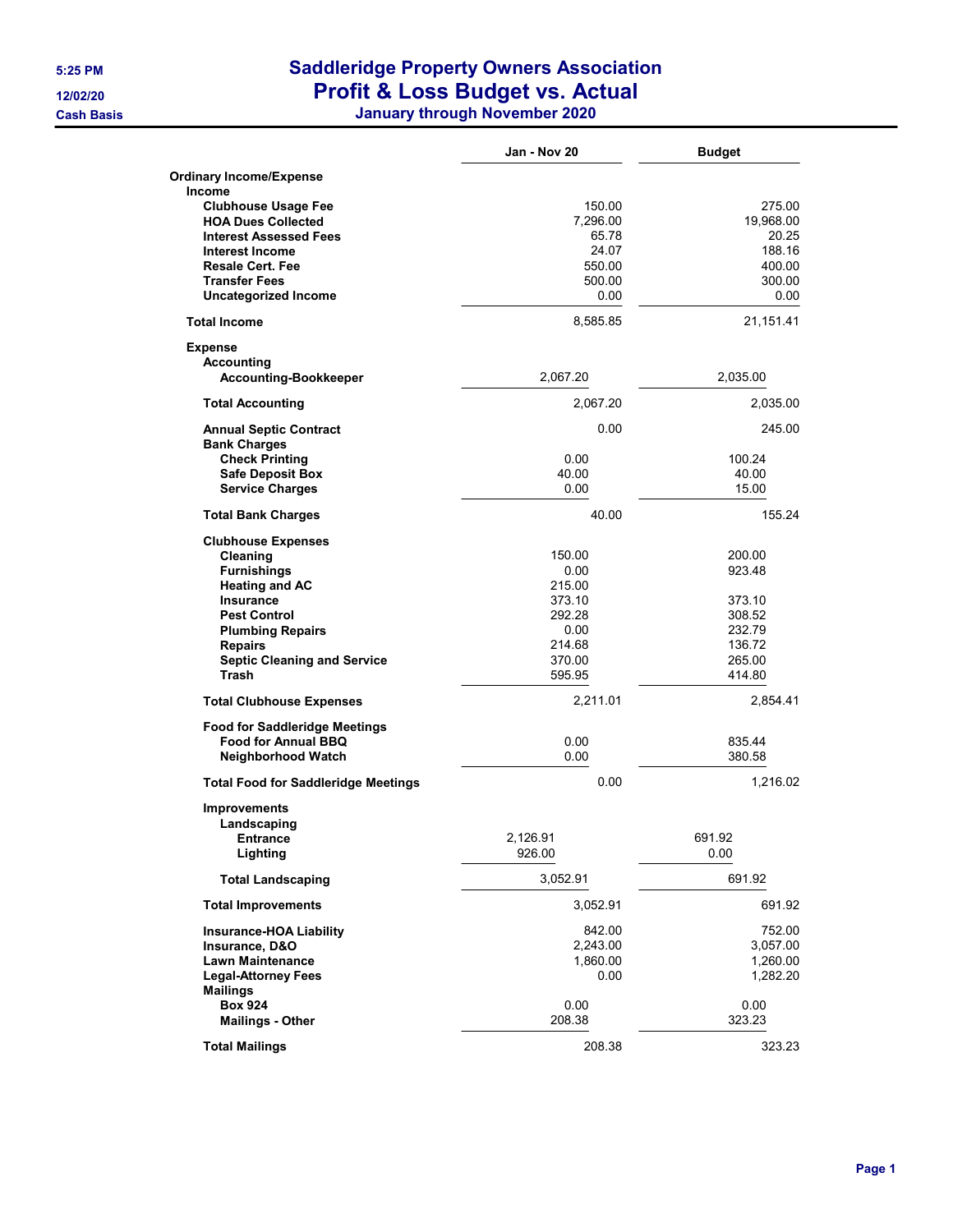### 5:25 PM Saddleridge Property Owners Association 12/02/20 **Profit & Loss Budget vs. Actual**

Cash Basis January through November 2020

| Jan - Nov 20 | <b>Budget</b> |
|--------------|---------------|
|              |               |
| 18.59        |               |
| 0.00         | 0.00          |
| 6.05         | 50.00         |
| 24.64        | 50.00         |
| 0.00         | 89.38         |
| 1,291.96     | 1,545.37      |
| 0.00         | 0.06          |
| 0.00         | 2,093.67      |
| 246.25       | 139.40        |
| 14,087.35    | 17,789.90     |
| $-5,501.50$  | 3,361.51      |
| $-5,501.50$  | 3,361.51      |
|              |               |